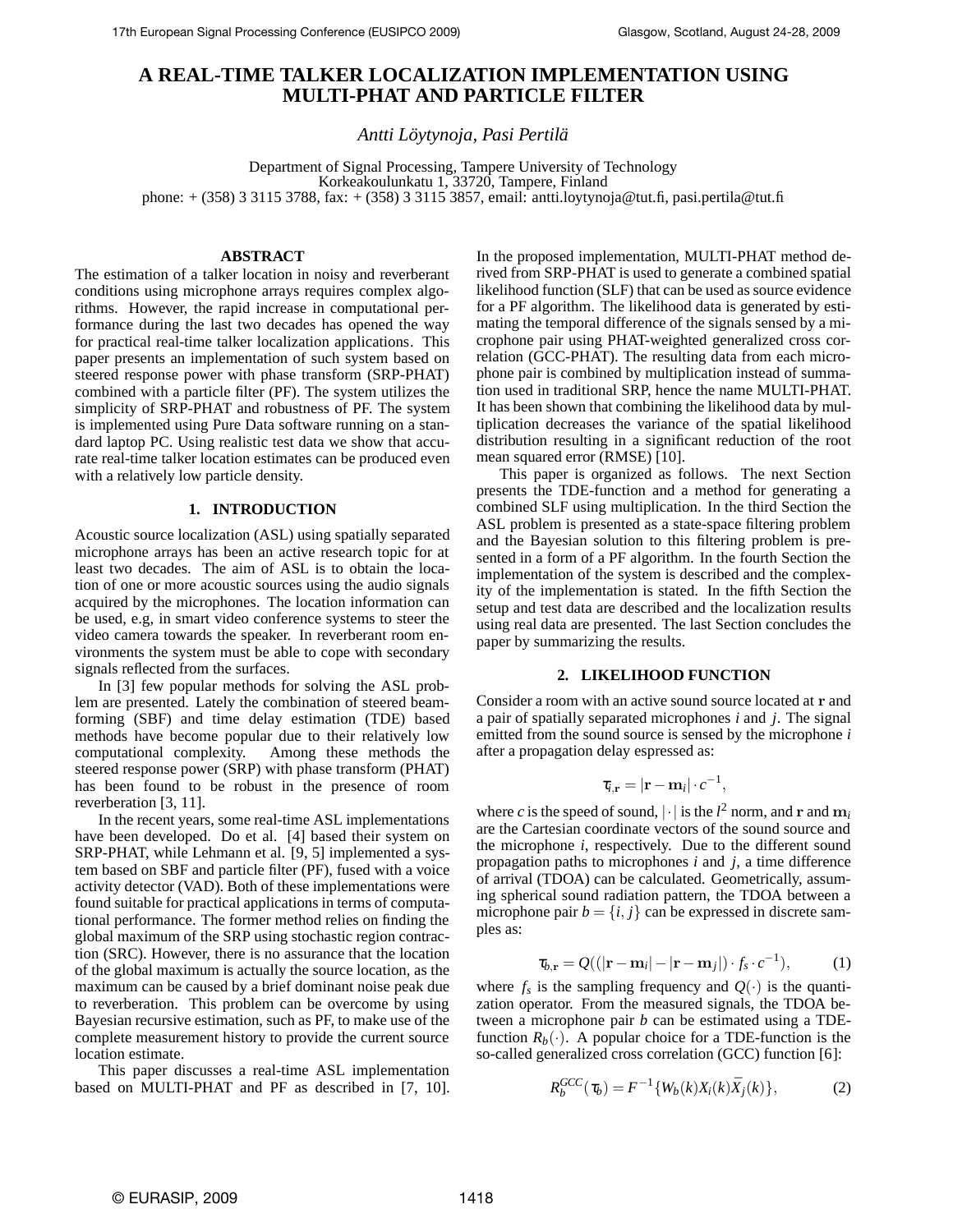**Input**:  $\{S_{\kappa-1}^i, w_{\kappa-1}^i\}_{i=1}^P, \mathbf{Z}_{\kappa}$ **Output**:  $\{\mathbf{S}_\kappa^i, w_\kappa^i\}_{i=1}^P$ **for**  $i = 1$  **:**  $P$  **do** Take a particle:  $\mathbf{S}_{\kappa}^i \Leftarrow q(\mathbf{S}_{\kappa}|\mathbf{S}_{\kappa-1}^i,\mathbf{Z}_{\kappa})$ Move the particle according to movement model:  $S_{\kappa}^i = g(S_{\kappa-1}, a_{\kappa-1})$ Calculate a weight proportional to the likelihood:  $w_{\kappa}^i \Leftarrow p(\mathbf{Z}_{\kappa}|\mathbf{S}_{\kappa}^i)$ **end** Calculate the sum of weights:  $W \Leftarrow$ *P* ∑ *i*=1 *w i* κ **for**  $i = 1$  :  $P$  **do** Normalize the weights:  $w^i_k \leftarrow W^{-1} w^i_k$ **end** Resample using algorithm 2:  $\{S_k^i, w_k^i\}_{i=1}^P \leftarrow$  **RESAMPLE** $(\{S_k^i, w_k^i\}_{i=1}^P)$ 

where  $\bar{X}_j(k)$  is the complex conjugate of the Fourier transformed microphone signal  $x_j(n)$ ,  $k$  is the discrete frequency,  $F^{-1}(\cdot)$  denotes the inverse Fourier transform, and  $W_b(k)$  is the weighting function. The TDOA between the microphones *i* and *j* can be determined by locating the global maximum of the real-valued TDE-function  $R_b^{GCC}(\tau_b)$ . PHAT weighting have been shown to produce an emphasized peak especially in reverberant rooms and therefore it is selected for this implementation.

Using the equation (1), each source location candidate inside the room of interest can be mapped into a set of microphone pair -specific TDOAs  $\tau_{b,r} = {\tau_1 ... \tau_N}$ , where *N* is the total number of the microphone pairs. With a TDOA value and corresponding TDE-function, a likelihood value can be assigned to a given source location candidate using the equation (2). Inversely, a TDOA value can be mapped into a set of locations. The set of locations corresponding to the argmax  $R_b^{GCC}(\tau_b)$  traces out a hyperbola with a slightly higher likelihood value than other locations in the spatial domain. By combining several pairwise TDE-functions, a combined spatial likelihood function (SLF) can be constructed. In the SLF the hyperbolae intersect and through combination form a global likelihood maximum at the intersection point. In favourable conditions, the intersection point is the location of the source.

Several different combination methods for SLF have been introduced. Summation is used in [3], multiplication is used in [8, 7] and the determinant is used in [2]. It is shown in [10] that using multiplication instead of summation, the peak in SLF is emphasized, resulting in 45% reduction in the location RMS error.

Consider a set of microphone pairs  $\Omega$  that contains the microphone pairs inside each array for all arrays, but not the inter-array pairs. The combined likelihood for a given source location candidate r using multiplication can be expressed as:

$$
L(R_{\Omega}|\mathbf{r}) = \prod_{b \in \Omega} R_b(\tau_{\mathbf{r},b})
$$
 (3)

Algorithm 2: Resampling algorithm

**Input**:  $\{S_{\kappa-1}^i, w_{\kappa-1}^i\}_{i=1}^P$ **Output**:  $\{S^{j*}_{\kappa}, w^{i}_{\kappa}, i^{j}\}_{i=1}^{P}$ Initialize the cumulative distribution function (CDF):  $c_1 \Leftarrow 0$ **for**  $i = 2 : P$  **do** Generate CDF:  $c_i \Leftarrow c_{i-1} + w_{\kappa}^i$ **end** Start at the beginning of the CDF:  $i \leftarrow 1$ Draw a random starting point:  $u_1 \sim \mathbb{U}[0, P^{-1}]$ **for**  $j = 1$  : *P* **do** Move along the CDF:  $u_j \Leftarrow u_1 + P^{-1}$ **while**  $u_j > c_i$  **do**  $$ **end** Resample by reassigning locations and weights:  $S_{\kappa}^{j*} \Leftarrow S_{\kappa}^{i}$ <br>  $w_{\kappa}^{i} \Leftarrow P^{-1}$ **end**

Equations (2) and (3) form the basis for generating the SLF used as source evidence for the tracking algorithm.

## **3. TALKER TRACKING**

Traditionally, the global maximum of the most recent SLF is considered as the source location. However, the measurement data is often corrupted by noise and reverberation, and dominant peaks can occur outside the actual source location resulting in false source evidence. In the proposed implementation, a sequential Monte Carlo method called particle filter (PF) is incorporated to provide past location information and to increase robustness against these outliers.

The estimation of the sound source location is essentially a special case of a problem of estimating the state of the system using noisy measurements. In Bayesian framework, the SLF represents the noisy measurement distribution  $p(\mathbf{R}_{\kappa}|\mathbf{S}_{\kappa})$ , where  $\mathbf{R}_{\kappa}$  is the noisy measurement obtained using GCC-PHAT, and  $S_k$  is the state of the system at time index <sup>κ</sup>.

The aim is to estimate the current state  $S_k$  using all the measurement data  $\mathbf{R}_{1:\kappa}$  available so far. The subindexes indicate that past measurement data is taken into account while estimating the current state.

The solution to this state-space filtering problem is obtained by the two-step principle of prediction and update. Assuming that the posterior distribution  $p(\mathbf{S}_{\kappa-1}|\mathbf{R}_{1:\kappa-1})$  is known at time index  $\kappa - 1$ , the prediction of the state at time index  $\kappa$  can be calculated:

$$
p(\mathbf{S}_{\kappa}|\mathbf{R}_{1:\kappa-1}) = \int p(\mathbf{S}_{\kappa}|\mathbf{S}_{\kappa-1}) p(\mathbf{S}_{\kappa-1}|\mathbf{R}_{1:\kappa-1}) d\mathbf{S}_{\kappa-1} \tag{4}
$$

and when the new measurement  $\mathbf{R}_{\kappa}$  becomes available, the predicted prior distribution of the system at the current time instance  $\kappa$  can be updated to posterior distribution using the Bayes' rule:

$$
p(\mathbf{S}_{\kappa}|\mathbf{R}_{1:\kappa}) = \frac{p(\mathbf{R}_{\kappa}|\mathbf{S}_{\kappa})p(\mathbf{S}_{\kappa}|\mathbf{R}_{1:\kappa-1})}{p(\mathbf{R}_{\kappa}|\mathbf{R}_{1:\kappa-1})},
$$
(5)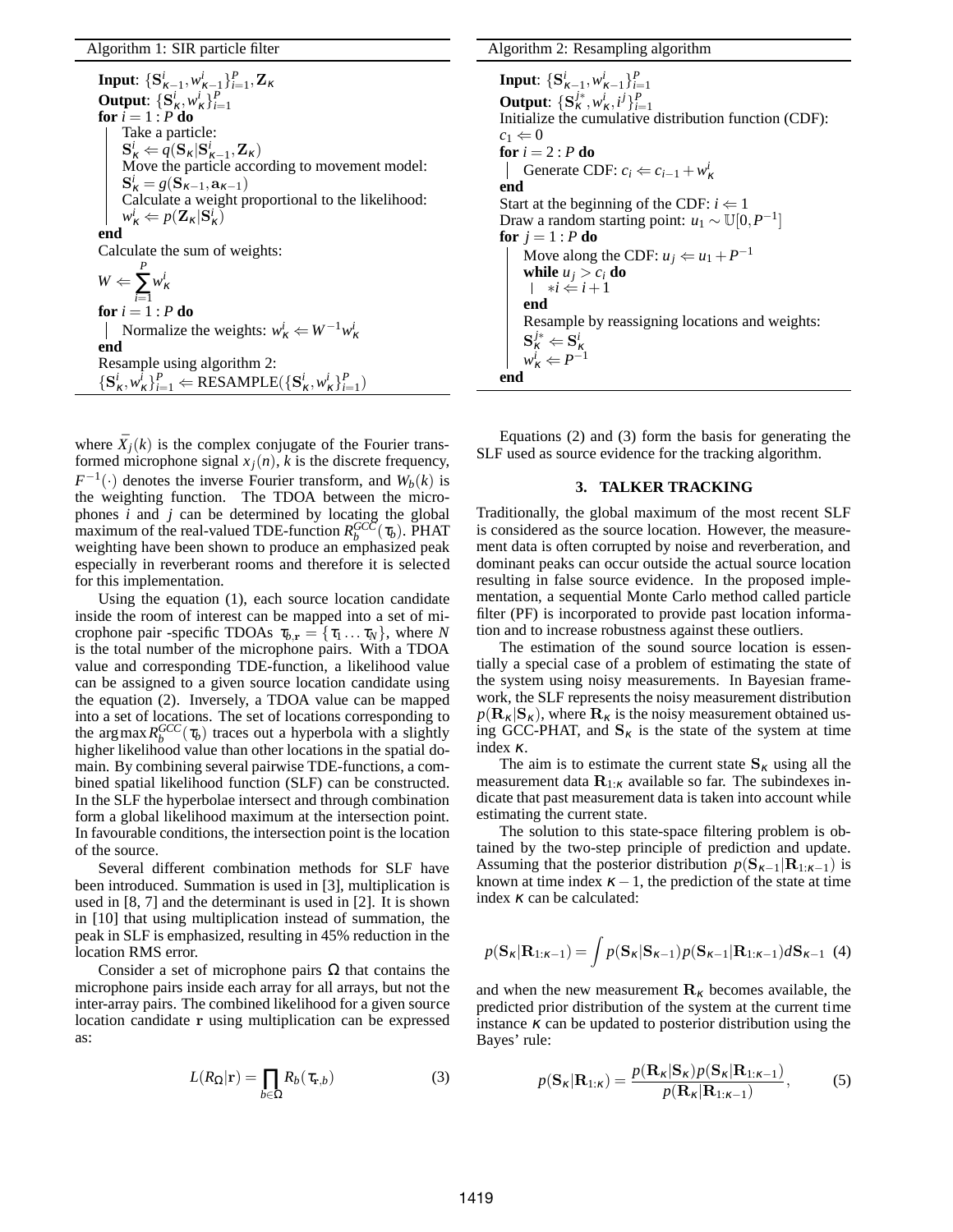

Figure 1: Diagram of the sound source localization system.

where the normalizing constant can be expressed as:

$$
p(\mathbf{R}_{\kappa}|\mathbf{R}_{1:\kappa-1}) = \int p(\mathbf{R}_{\kappa}|\mathbf{S}_{\kappa})p(\mathbf{S}_{\kappa}|\mathbf{R}_{1:\kappa-1})d\mathbf{S}_{\kappa}.
$$

The recursive evolution of the distribution by prediction and update described in (4) and (5) is repeated at each time instance <sup>κ</sup>.

The principle of particle filtering is that the distribution is approximated by a set of *P* weighted particles  $\{S_{0:\kappa}^{\rho}, w_{\kappa}^{\rho}\}_{\rho=1}^{P}$ , where  $\{S_{0:k}^{\rho}\}_{\rho=1}^P$  is a set of points each with associated weights  $\{w_{\kappa}^{\rho}\}_{\rho=1}^P$ , and  $\mathbf{S}_{0:\kappa}$  is the set of all states so far. The true posterior density at time instance  $\kappa$  can be approximated as:

$$
p(\mathbf{S}_{0:\kappa}|\mathbf{R}_{1:\kappa}) \approx \sum_{\rho=1}^{P} w_{\kappa}^{\rho} \delta(\mathbf{S}_{0:\kappa} - \mathbf{S}_{0:\kappa}^{\rho}),
$$

where  $\delta(\cdot)$  is the Dirac delta function. As the number *P* increases very large, the discrete approximation becomes equivalent to the functional representation of the posterior distribution.

In our implementation, the state consists of a 3D coordinate, and the prediction and update of the sampled distribution is performed by recursively processing the particles according to sampling importance resampling (SIR) [1], presented in Algorithm 1. The algorithm propagates the particles (prediction) according to a motion model, and when a new SLF is constructed, assigns each particle a weight proportional to the likelihood value at the location of the particle. It is assumed that the speakers are seated and only move their heads randomly. Therefore Brownian motion is used to model the movement.

The algorithm also includes a resampling step (update), presented in Algorithm 2, to avoid the so-called degeneracy problem. In this step, particles with low weight are systematically replaced with ones with high weight. This causes the particles to clusterize at locations with high likelihood. In order to avoid the clusterization of every particle, seven percent of the particles are relocated in random locations inside the measurement space. The idea of this step is to expand the spatial range of measurement in the presence of a sound source, and to be able to "sense" the appearance of another sound source at another location.

After resampling, it is only the matter of selecting a point estimate based on the updated particle mass. One logical way is to look where the most particles reside. In our implementa-

Table 1: The asymptotic time complexity of different procedures in GCC-PHAT module.

| Procedure         | Asymptotic time complexity          |
|-------------------|-------------------------------------|
| Hanning weighting | $\overline{O}(A \times m \times L)$ |
| <b>FFT</b>        | $O(A \times m \times L \log_2 L)$   |
| <b>PHAT</b>       | $O(A \times M \times L)$            |
| <b>IFFT</b>       | $O(A \times M \times L \log_2 L)$   |
|                   |                                     |

Table 2: The asymptotic time complexity of different procedures in the PF module.

| Procedure               | Asymptotic time complexity |
|-------------------------|----------------------------|
| Normalization           | $O(A \times M \times L)$   |
| Particle propagation    |                            |
| <b>TDOA</b> calculation | $O(A \times M \times P)$   |
| Weight assignment       | $O(A \times M \times P)$   |
| Resampling              | $O(P^2)$                   |
| Median estimation       |                            |

tion, a 2D point estimate is drawn by calculating the median coordinate of the particles separately across two dimensions:

$$
\hat{\mathbf{S}}_{\kappa}(x,y) = med\{\rho_1...\rho_P\}_d,
$$

where  $\{\cdot\}_d$  is the set of *P* particles ordered according to dimension  $d = \{x, y\}.$ 

#### **4. IMPLEMENTATION**

The system proposed in this paper is developed and tested on a standard laptop PC with 2.2 GHz Intel Core Duo processor and 2 Gb of DDR2 SDRAM. The theoretical computational efficiency of the processor is  $17.6 \times 10^9$  floating point operations per second (FLOPS). The operating system on the laptop is Kubuntu Linux with a real-time kernel version 2.6.20- 16. For development environment, Pure Data (PD) software [12] was selected. PD is a real-time graphical open source programming environment for creation of computer music and multimedia. The PD distribution includes a vast collection of internal objects, which enable even the most advanced audio signal processing. The modular code base of PD also enables the programming of external custom objects in C programming language.

Our system is implemented using both internal objects of PD and external objects programmed in C. Briefly, the calculation of GCC-PHAT is performed using the internal objects, and an external object was programmed to implement the particle filter algorithm. Figure 1 illustrates the different modules and the main procedures of the system. Before running the localization system, the microphone coordinates, measurement space dimensions, particle number and the variance of the movement model need to be given as parameters. The latter parameter determines the spread of the particles at the prediction stage.

The system employs  $A = 3$  microphone arrays, each consisting of  $m = 4$  microphones. The acquired audio data is first read in frames of  $L = 1024$  samples and then passed to GCC-PHAT module. There the frames are Hanning-weighted in order to avoid spectral leakage, and then processed into source evidence by making the  $M = 6$  inter-channel comparisons within an array using the equation (2), thus resulting in  $A \times M = 18$  GCC-PHAT vectors. The asymptotic time com-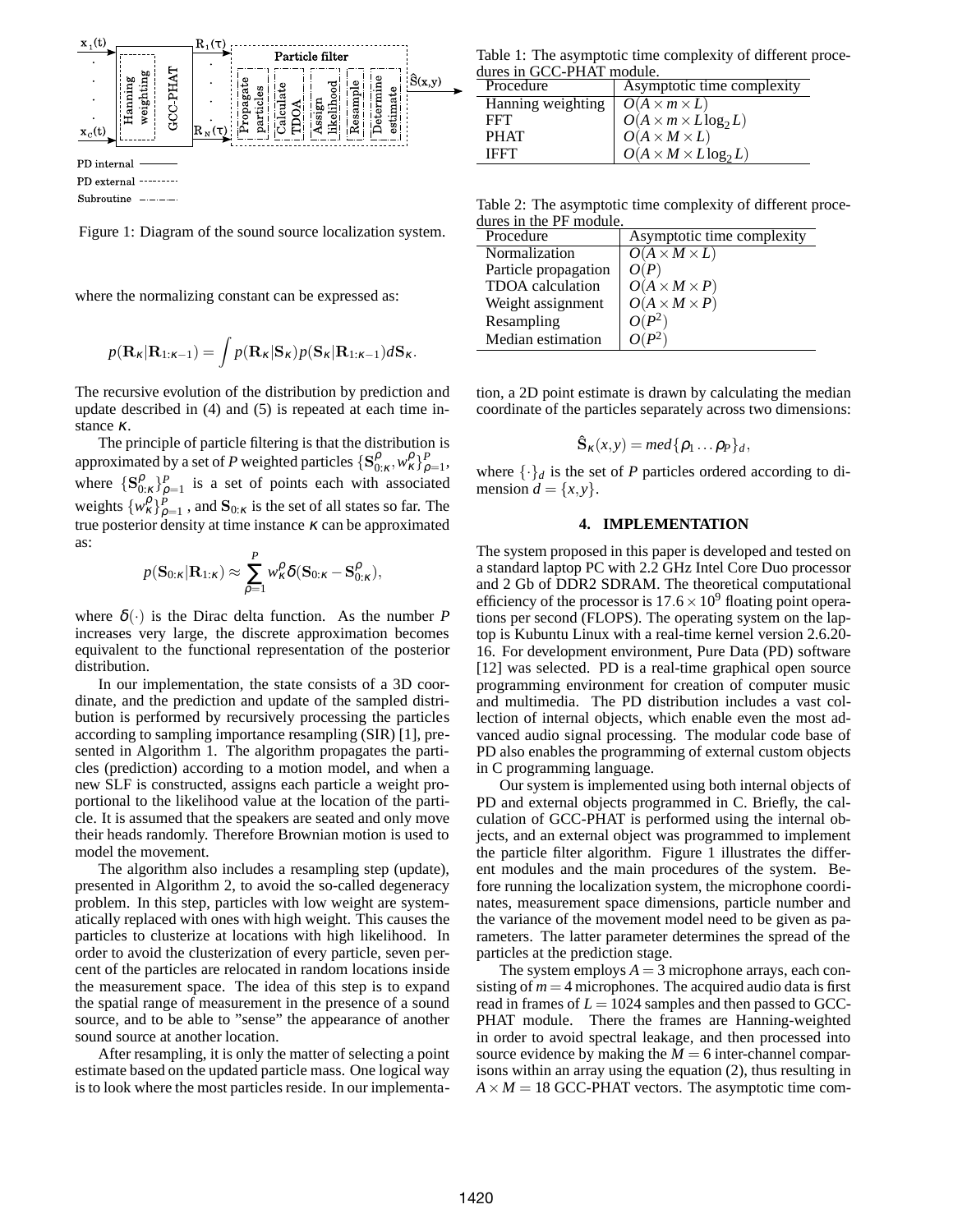

Figure 2: Recording room configuration. The microphones are located on the wooden table, surrounded by the sofas and the loudspeakers acting as sound sources. The microphone arrays consist four microphones in Y-shaped geometry.

plexity of generating the source evidence at each time step  $\kappa$ is presented in Table 1. The exact algorithmic implementation of the fast Fourier transform (FFT) in PD is unknown, and therefore an estimation of the time complexity based on a well-known and widely used algorithm (Radix-2) is presented.

After generating the source evidence, the GCC-PHAT vectors are passed to the particle filter module. The particles are iteratively processed according to Algorithm 1. The GCC-PHAT vectors are used as look-up tables to assign a weight to each particle. The likelihood values from different GCC-PHAT vectors are combined using equation (3). The asymptotic time complexity of the main procedures in the implemented particle filter is presented in Table 2.

Using  $P = 500$ ,  $A \times M = 18$ , and  $L = 1024$ , the CPU load was around 50% during computation as opposed to 5% load of idle time. This implies a calculational load of approximately  $8.8 \times 10^9$  FLOPS, which is high compared to, e.g., the method presented in [5], but nevertheless computable using modern PCs. Moreover, the focus in this implementation was more on simplicity rather than computational efficiency. For example, in the estimation of median coordinate, sorting of particles was performed using computationally costly insertion sort algorithm.

#### **5. REAL-DATA RESULTS**

The most important properties of a sound source localization application are the ability to localize the sound source accurately and to quickly adapt to the change of the source location. In real-time applications location estimates need to be generated at high rate.

The system proposed in this paper was tested using real speech samples from the TIMIT database consisting of male and female speech. Three different multi-channel sequences were created from the samples and played through four Genelec 1029 A active loudspeakers with sound pressure of 80

Table 3: 2D tracking RMSE values.

| Sequence   Content |                    | 2D RMSE [m] |
|--------------------|--------------------|-------------|
|                    | Male speech        | 0.297       |
|                    | Female speech      | 0.278       |
|                    | Male+Female speech | 0.249       |
| Mean               |                    | 0.275       |

dB, each loudspeaker transmitting separate channel. The active loudspeaker changed between the different speech samples to emulate a human discussion. The first sequence consisted of male speech, and the second sequence of female speech. The third sequence consisted of both male and female speech with slightly overlapping samples. During playback, the soundscape was recorded using the microphones. The acquired signals were then sampled at 48000 Hz using 32 bits per sample and saved as separate mono WAV files.

The recording took place at the audio laboratory, located at the Tampere University of Technology, Department of signal processing. The room dimensions are  $4.53 \times 3.96 \times$ 2.59 m and the  $T_{60}$  reverberation time of the room is approximately 0.26 seconds. The room interior consists of a table, sofas, loudspeakers and other equipment. The microphones were placed on the table in three arrays in Y-shaped geometry. DPA 4060-BM prepolarized omnidirectional condenser microphones were used with a 48 V phantom feed. The recording setup is illustrated in Figure 2.

The recorded WAV files were used as input data for the tracking system. During the tracking procedure, the source location estimates (x- and y-coordinate) were saved in a text file for evaluation of tracking accuracy. 500 particles were used for the tracking and the measurement space height was limited to 2 meters resulting in particle density of approximately  $14/m^3$ . The variance of the movement model was  $5 \times 10^{-4}$ .

The tracking accuracy was evaluated by calculating the 2D root mean squared error (RMSE) of the source location estimate against the actual source position across the whole duration of the sequence. The tracking results of each sequence were averaged over three test runs. The results are presented in Table 3. A typical 2D tracking plot of a 4-source scenario is presented in Figure 3.

The mean RMSE of the tracking results is slightly less than 30 cm. However, RMSE is a very strict measure; for example, a small delay in the adaptation causes a brief but significant difference between the estimate and the ground truth. Based on the visual evaluation of the tracking plots the estimates remain mainly close to the ground truth, except for a slight systematic bias in the x-coordinate of loudspeaker 3, also visible in Figure 3. This can be caused by e.g. reverberation. During the slightly overlapping portions of the sequence 3, the location estimate oscillates between the locations of the active sources.

To estimate the effect of different parameter setups on the computational load, the processing time of a 24 second signal (sequence 1) was measured while using different number of particles and frame lengths, and averaged over three test runs. The averaged processing times were then normalized by the length of the input signal. Figure 4 illustrates the normalized processing times as a function of particle number, value 1 indicating real-time computing.

When using a frame of 512 samples the PF algorithm is